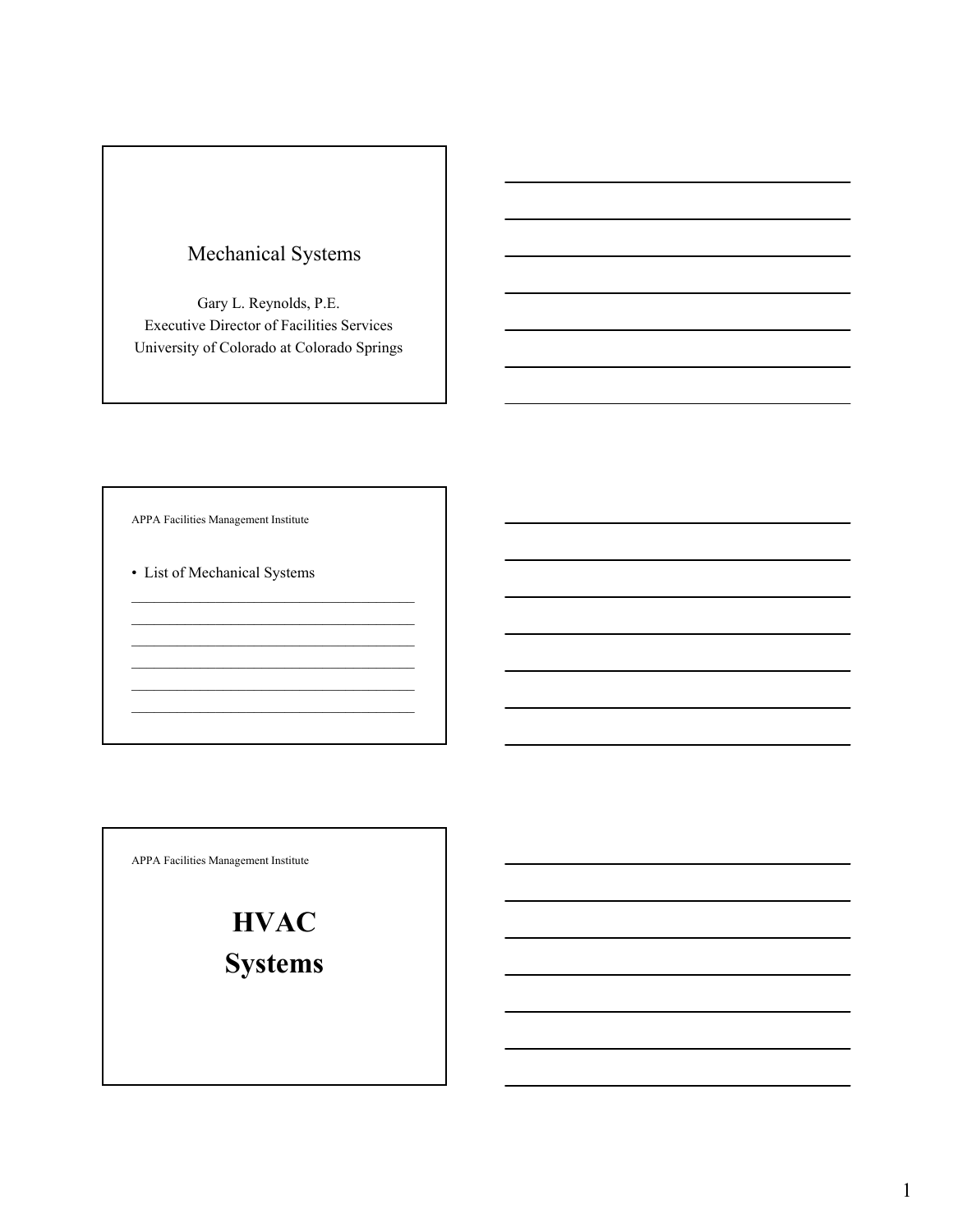

## **Ginsberg's Theorem**

(or the laws of thermodynamics restated)

- 1. You can't win!
- 2. You can't break even!
- 3. You can't even quit the game!



APPA Facilities Management Institute

Heat defined as: 1 Btu =  $1^{\circ}$ F rise of 1 lb of water

Work defined as: 1 ft-lb = Raising 1 lb up 1 foot

**1 Btu = 778 ft-lbs**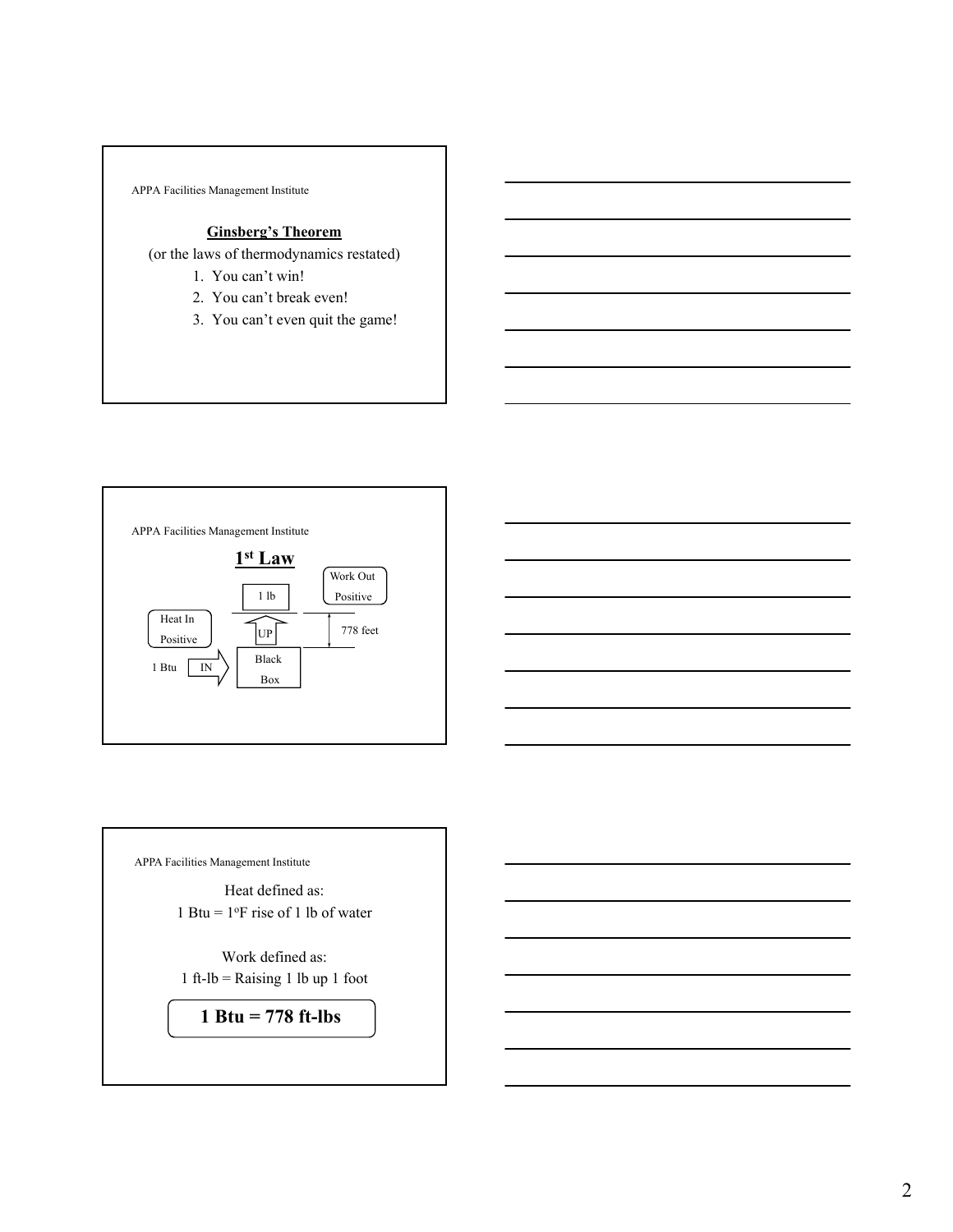





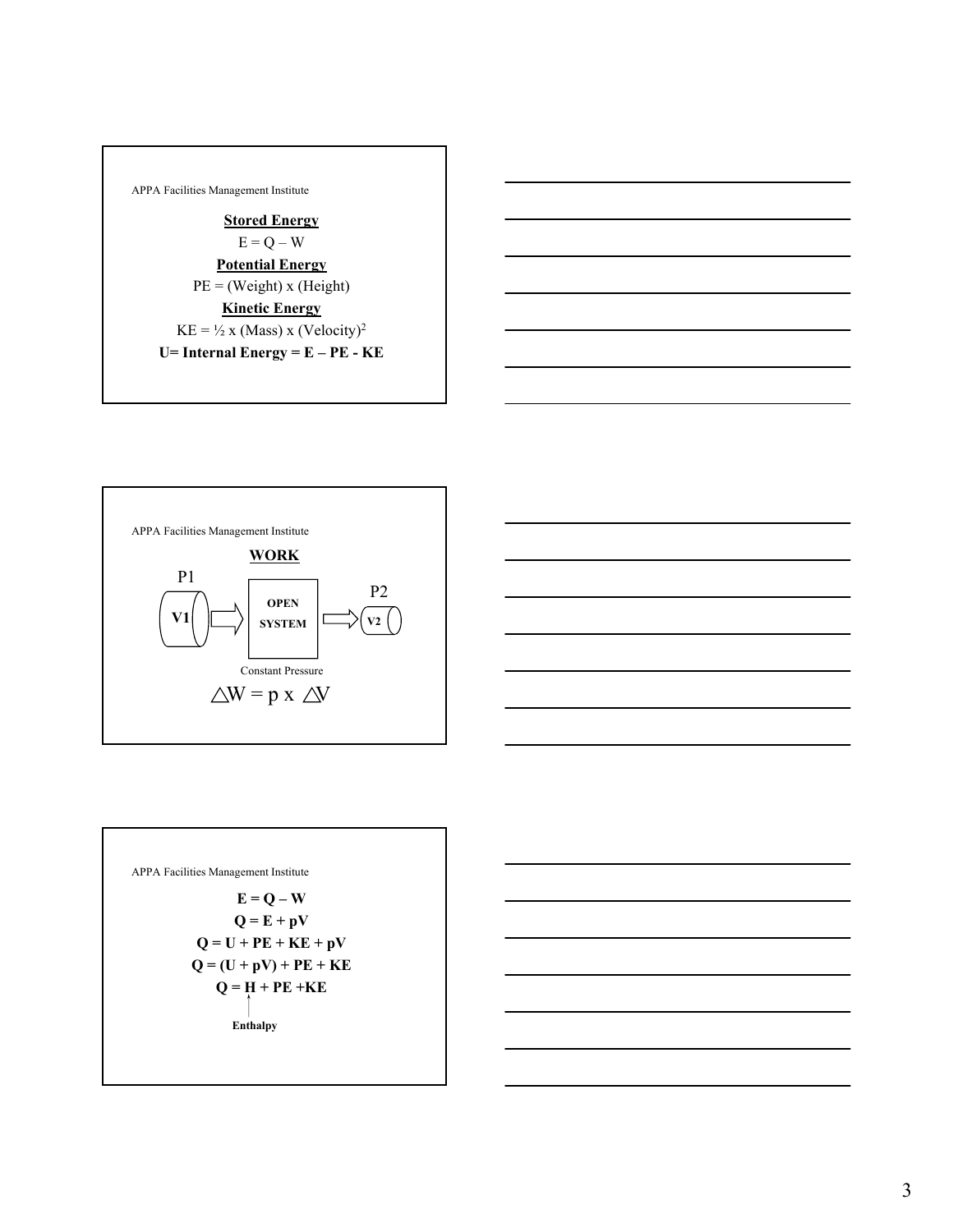$$
\begin{array}{|l|} \hline \text{APPA Facilities Management Institute} \\ \hline \text{Absolute Zero} \\ \hline \text{O}^\text{OF} = 459.69^\text{o} \text{K} \end{array}
$$

г

APPA Facilities Management Institute

Perfect Efficiency?  $2<sup>nd</sup> Law Efficiency = 1 - (Tl/Th)$ 

Ex. Furnace heats room to  $70^{\circ}$ F with  $180^{\circ}$ F air Eff. =  $1 - (530/640)$  $= 0.17$ 

APPA Facilities Management Institute

## **Design Considerations**

- Building Function
- Budget
- Functional Zoning
- Available Space
- Aesthetics
- Noise/vibration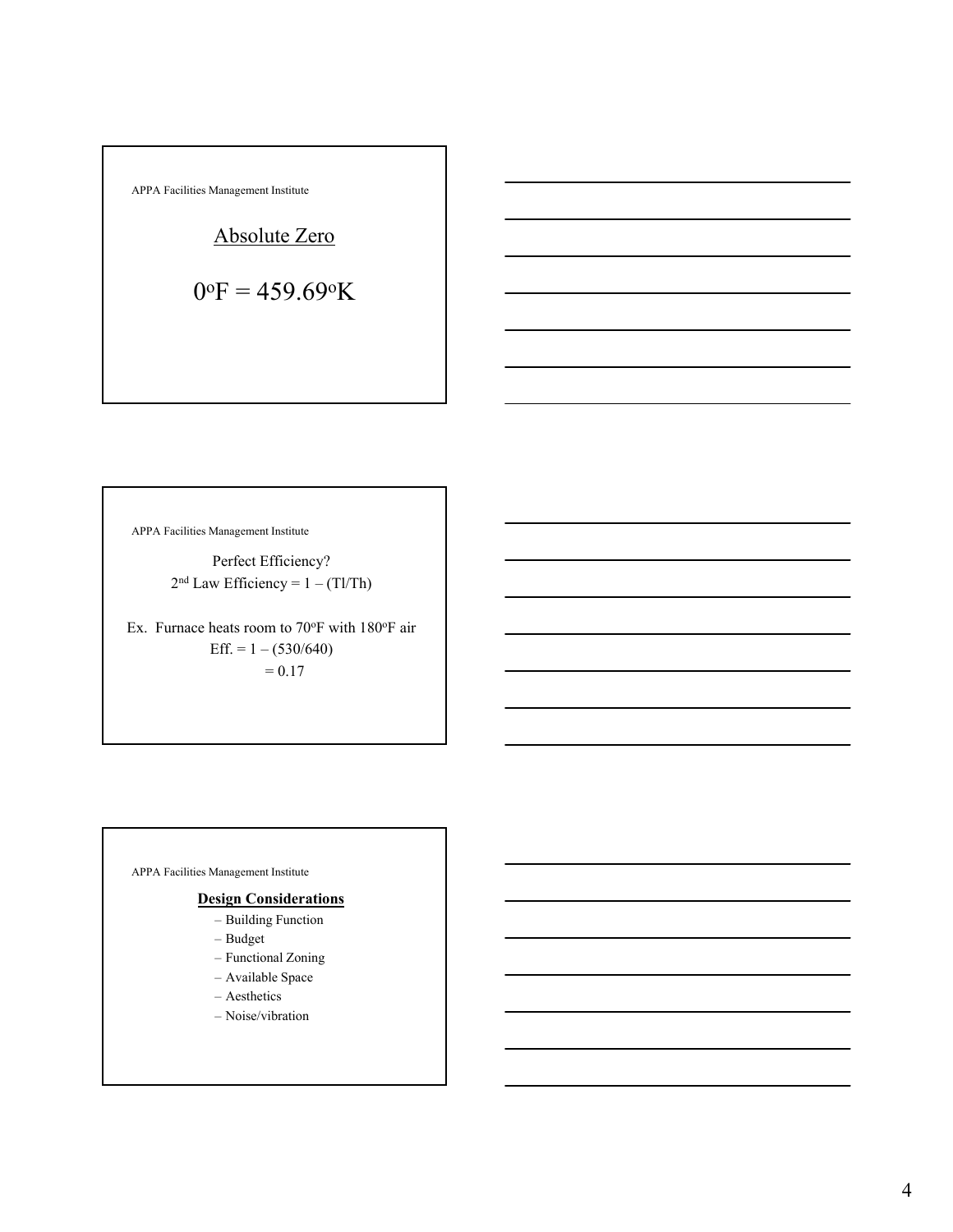APPA Facilities Management Institute

$$
\text{Heat} = K \times \mathbf{V} \times \triangle T
$$

APPA Facilities Management Institute

Fundamental types of systems

–All air

–All water

–Water and Air



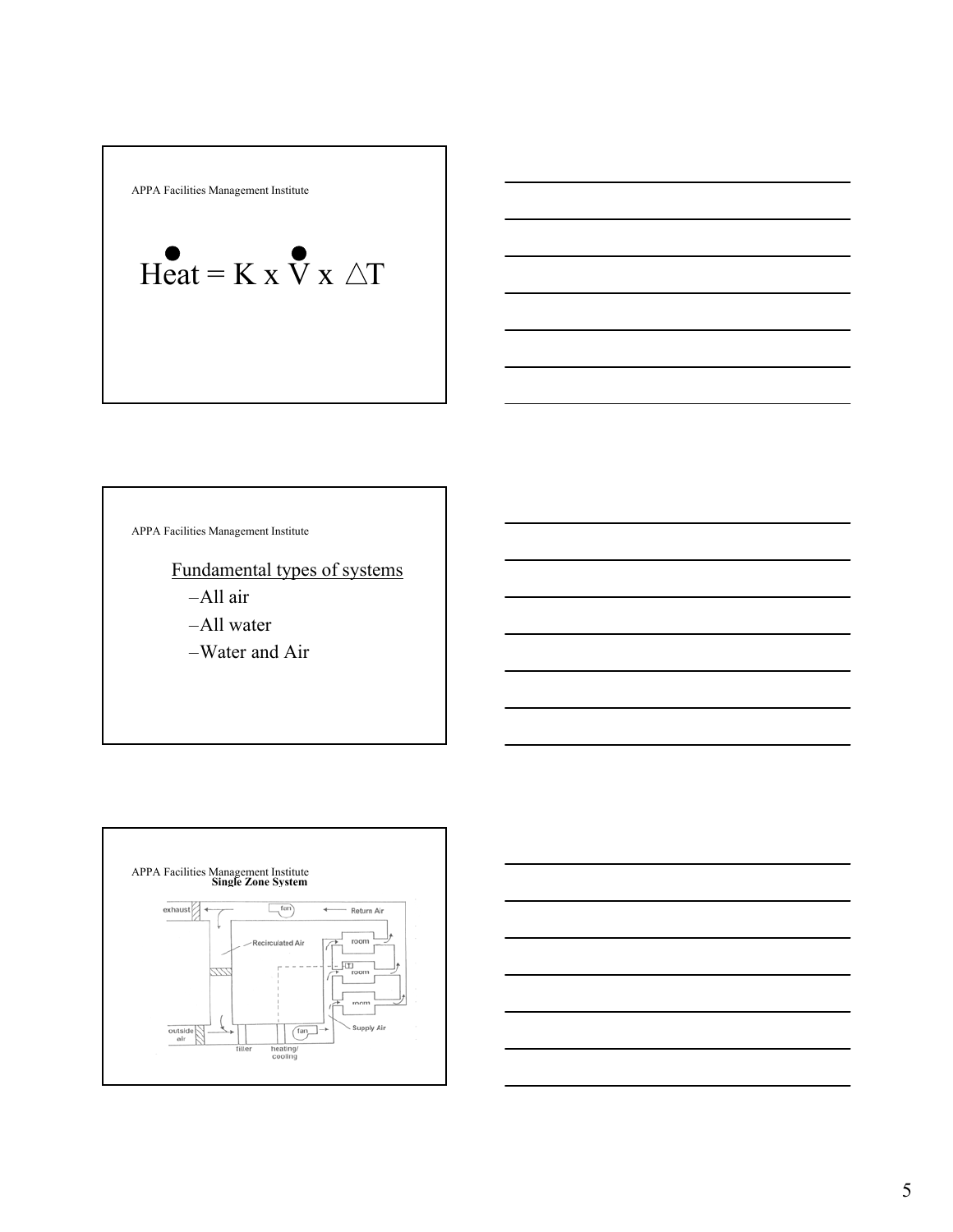









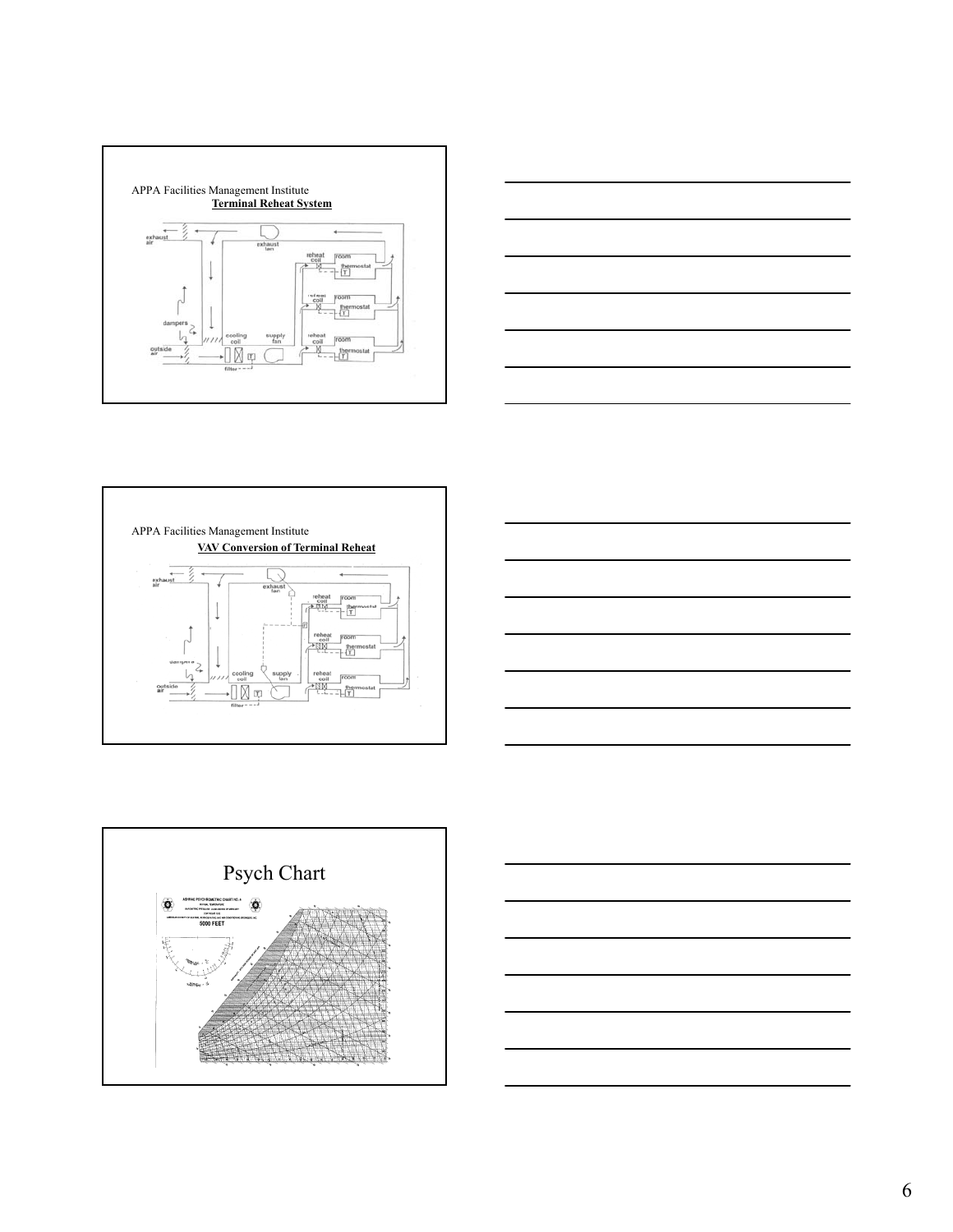









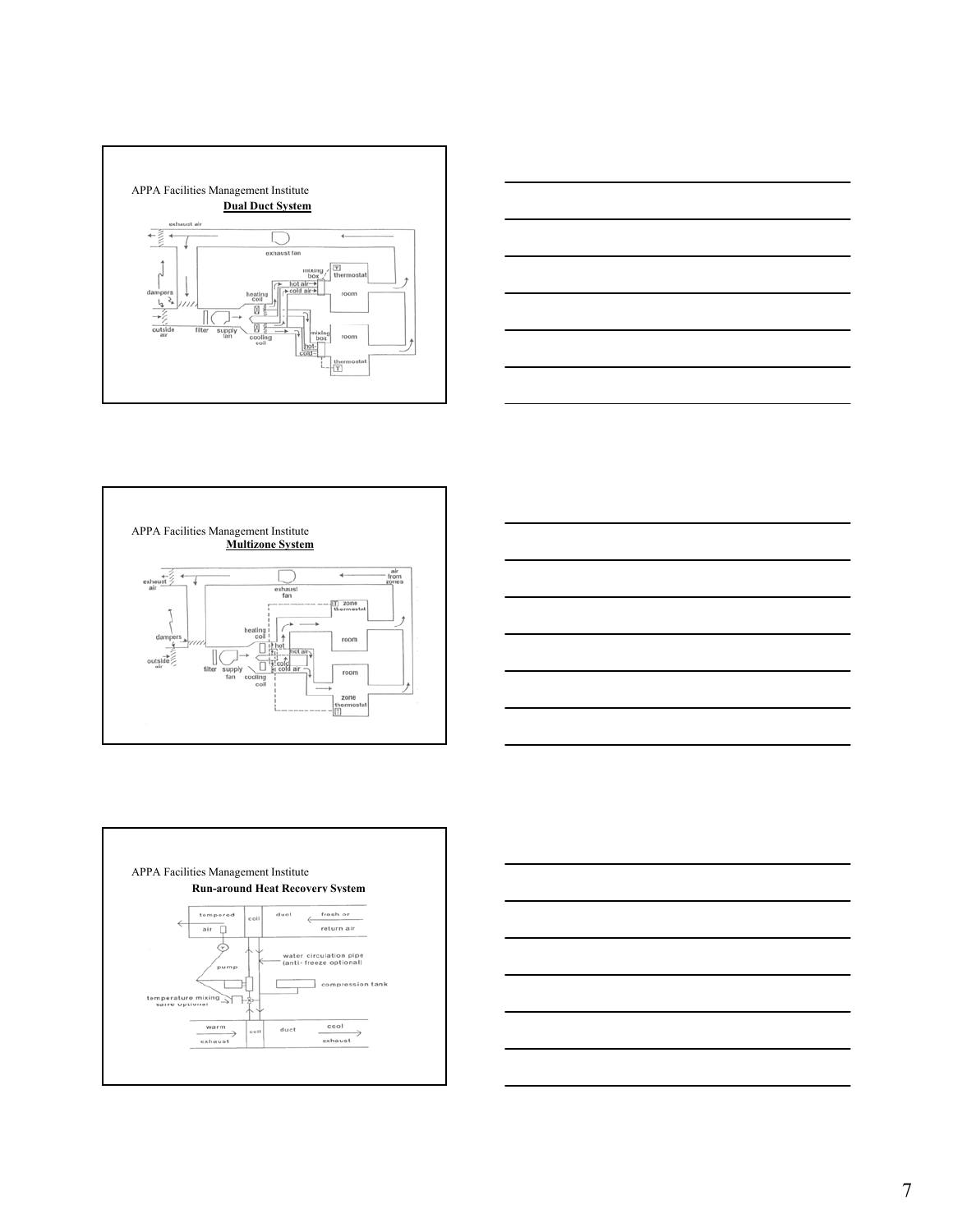







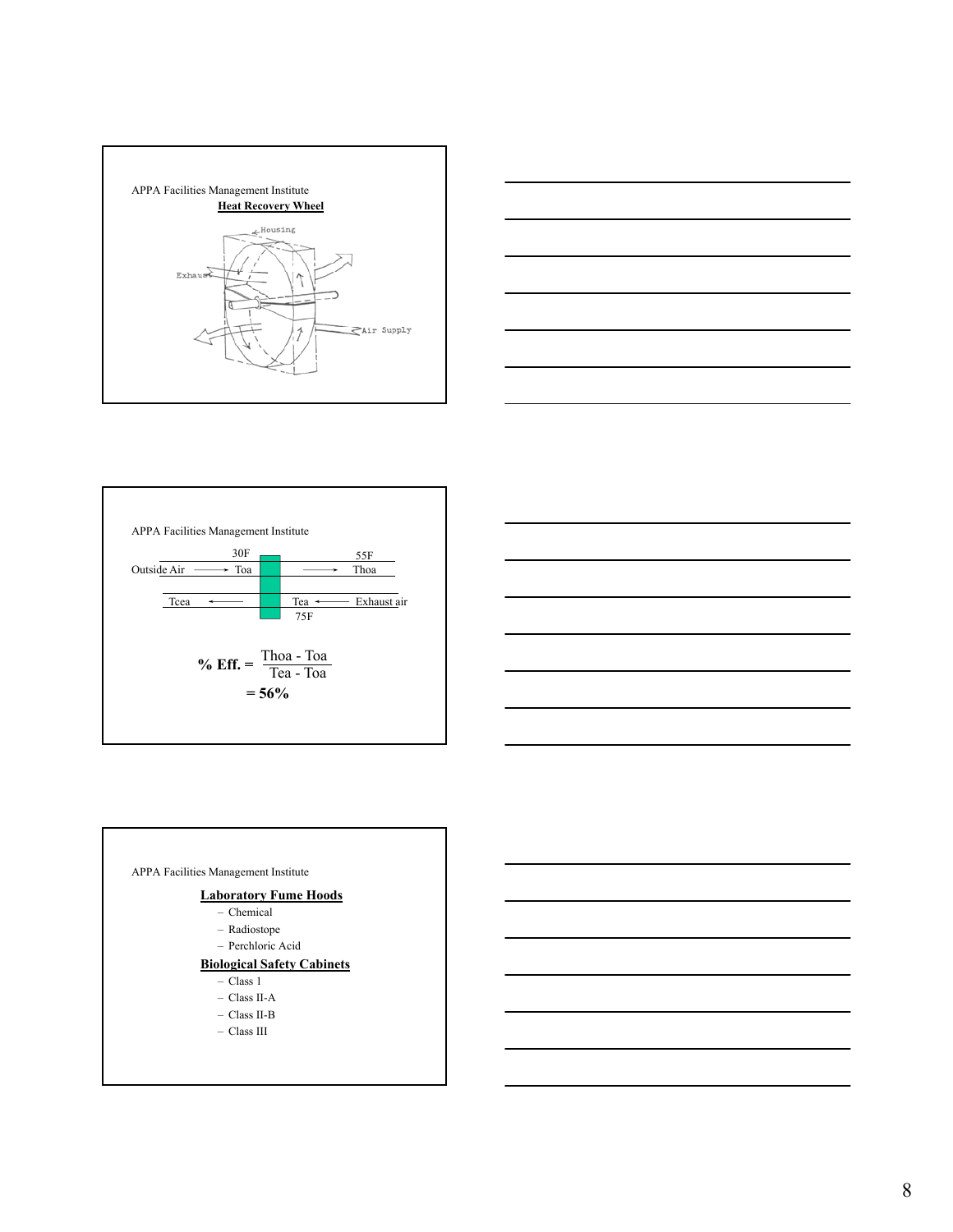







APPA Facilities Management Institute

## Codes and Standards

- OSHA
	- User Safety Fed. Reg. 29 CFR 1910.1003
- Scientific Apparatus Makers Association – Lab Fume Hoods Standard: LF 10 – 1980
- ASHRAE
	- Method of Testing Lab Fume Hoods: 110-1985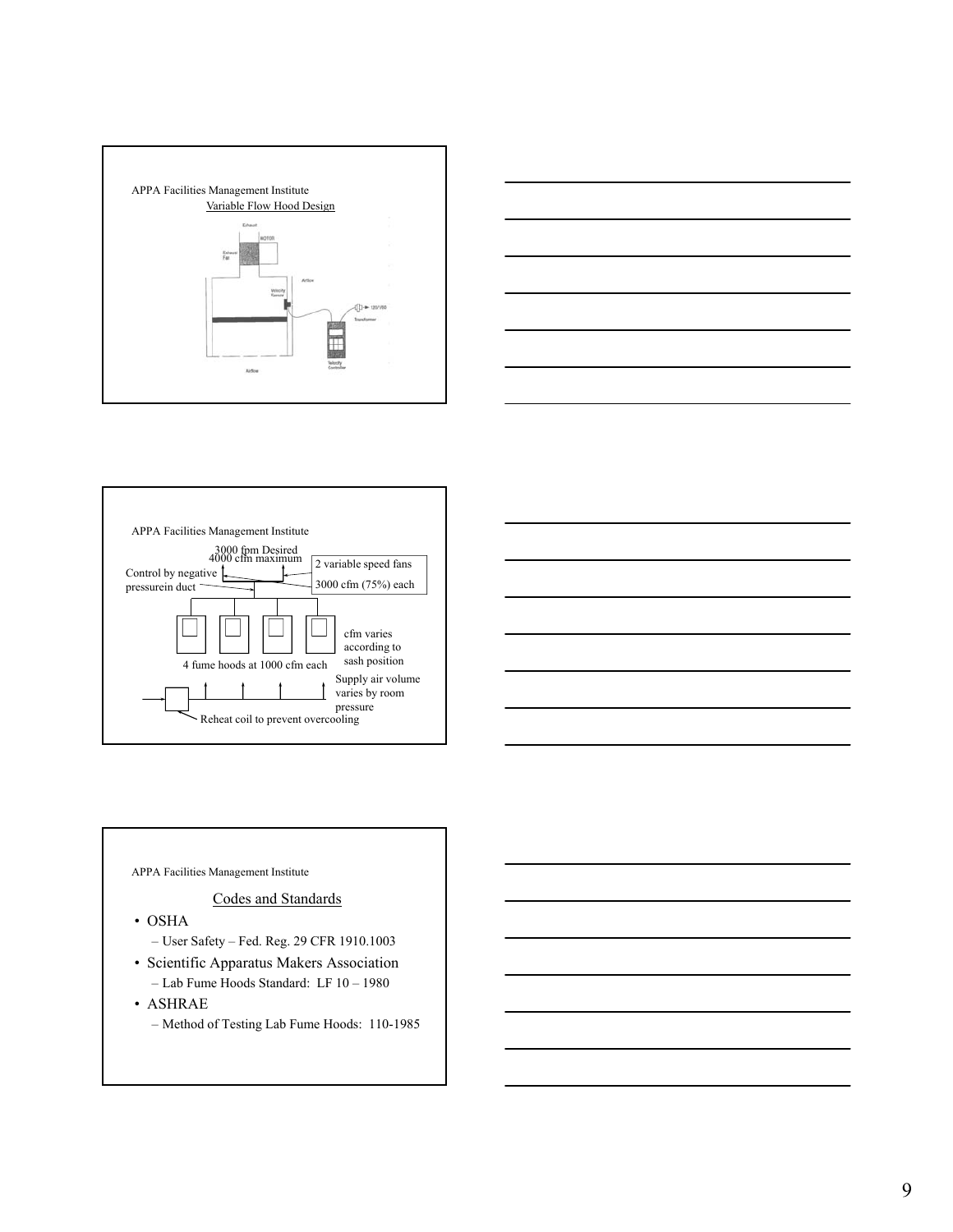









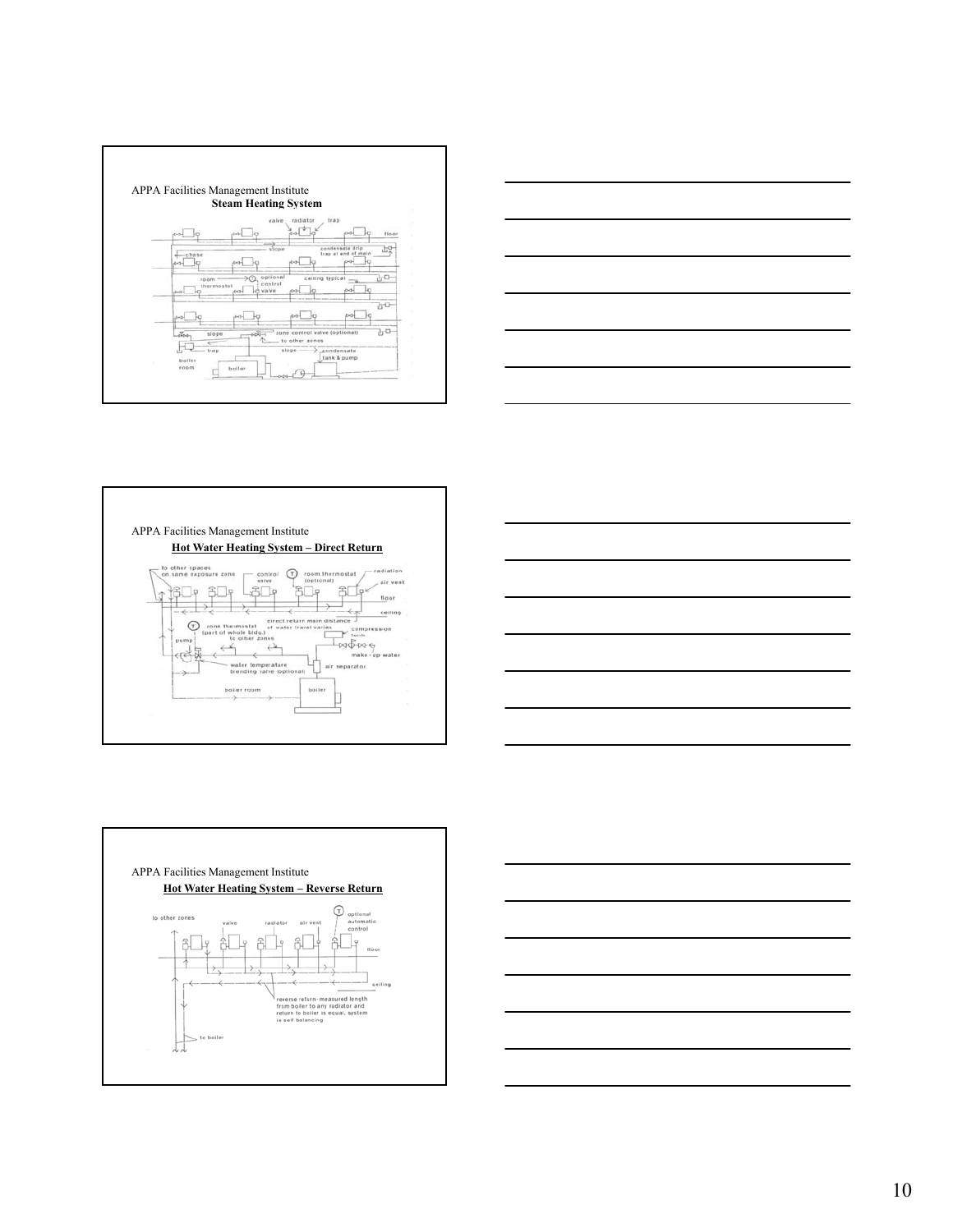









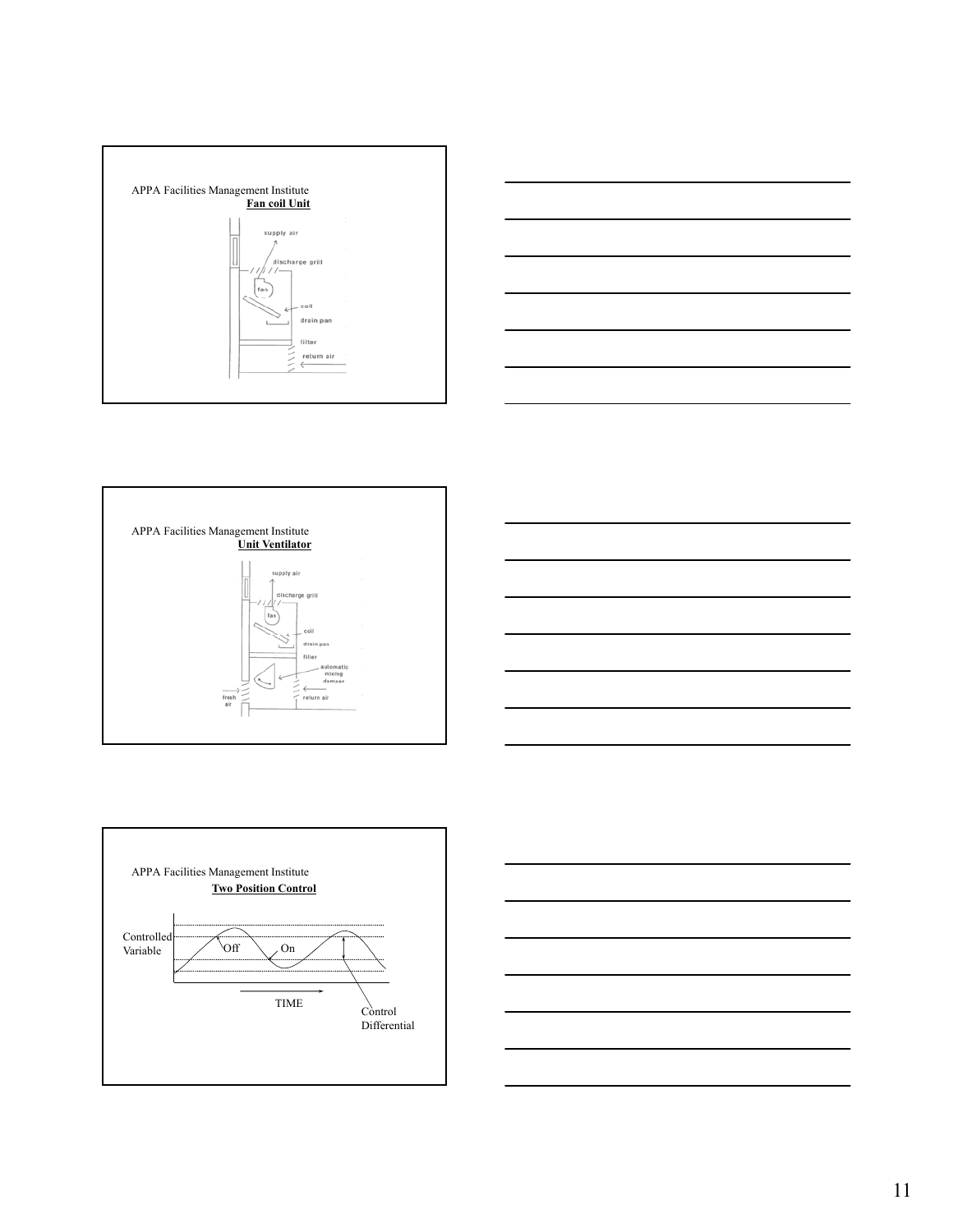









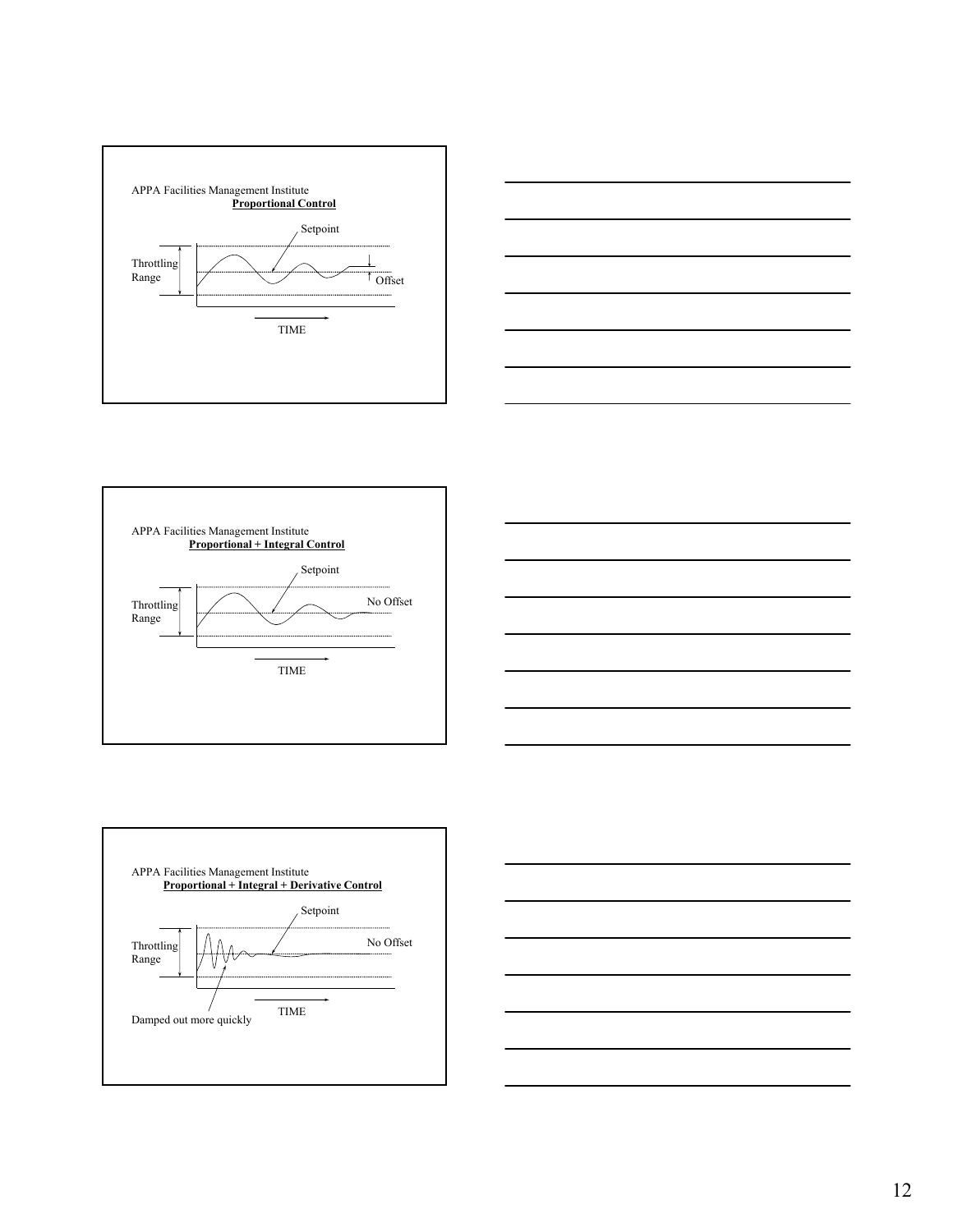







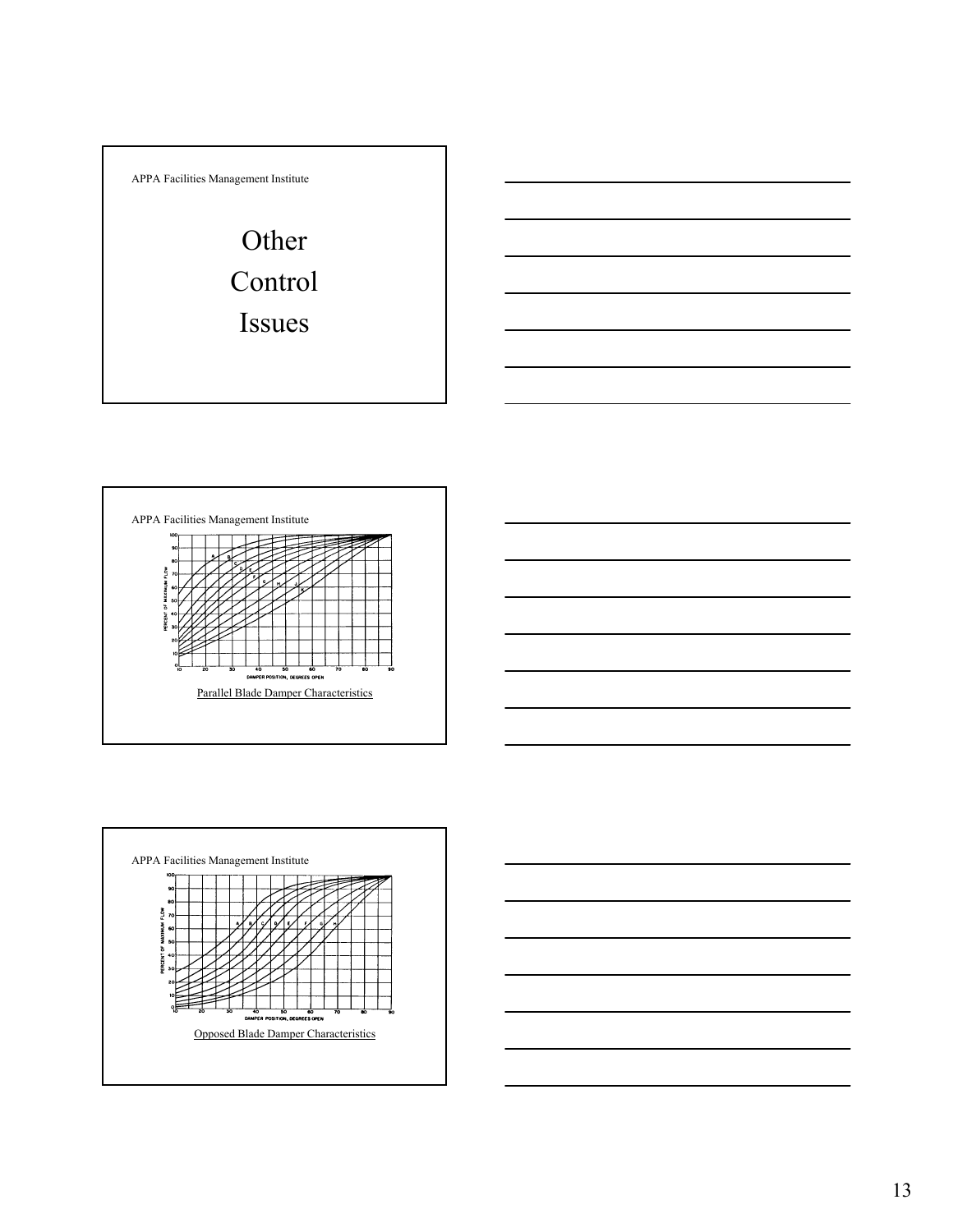| Parallel Blade Dampers |       | <b>Opposed Blade Dampers</b> |       |  |
|------------------------|-------|------------------------------|-------|--|
| $%$ Resist.            | Curve | $%$ Resist.                  | Curve |  |
| $0.5 - 1.0$            | A     | $0.3 - 0.5$                  | A     |  |
| $1.5 - 2.5$            | C     | $0.8 - 1.5$                  | C     |  |
| $3.5 - 5.5$            | E     | $2.5 - 5.5$                  | E     |  |
| $5.5 - 9.0$            | F     | 5.5-13.5                     | F     |  |
| $20.0 - 30.0$          | J     | 13.5-25.5                    | G     |  |
| $30.0 - 50.0$          | K     | 25.5-37.5                    | H     |  |





APPA Facilities Management Institute GPM Pressure Drop =  $\left(\frac{GPM}{C_v}\right)$ 2 Pressure drop should be at least 50% of total available head.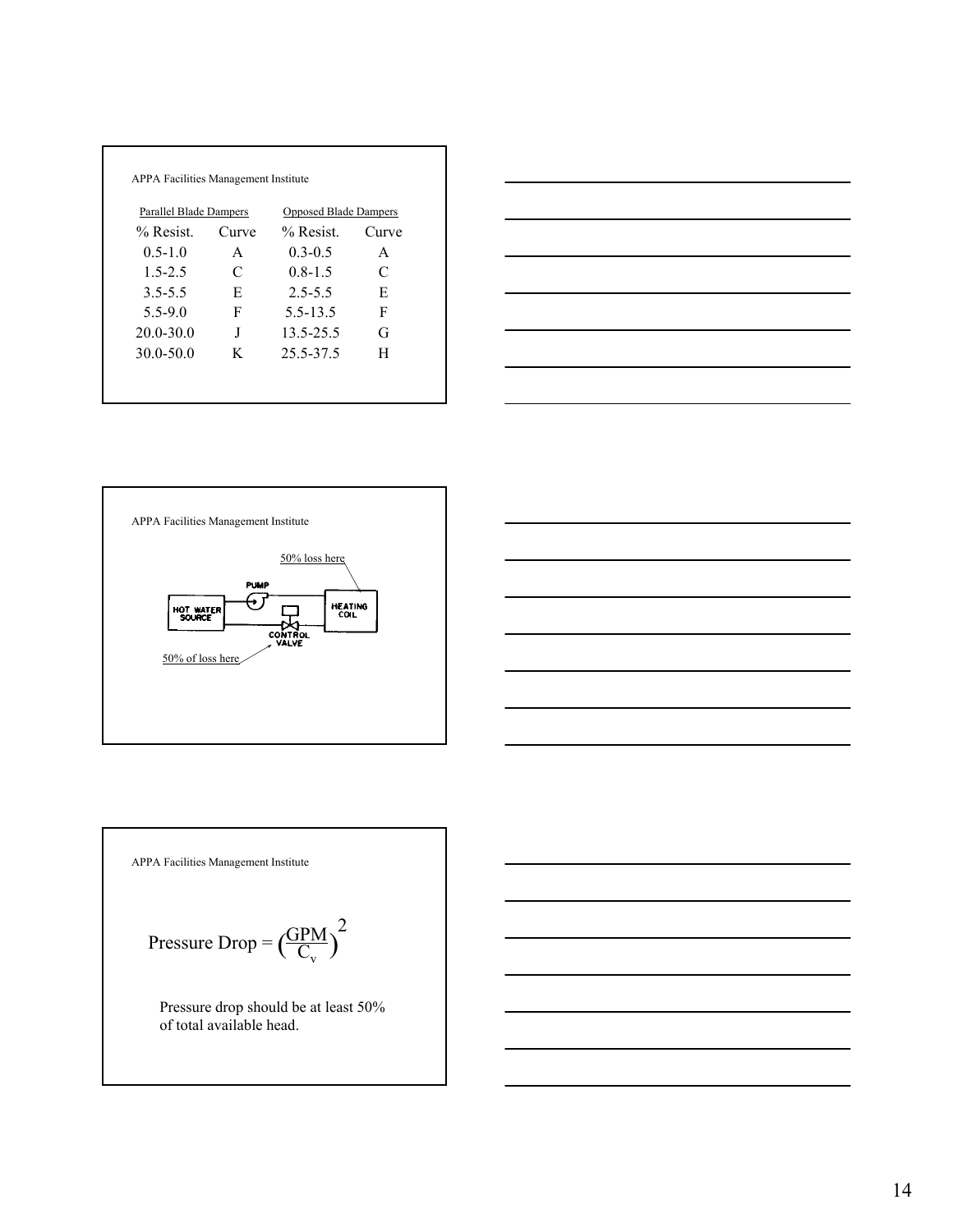









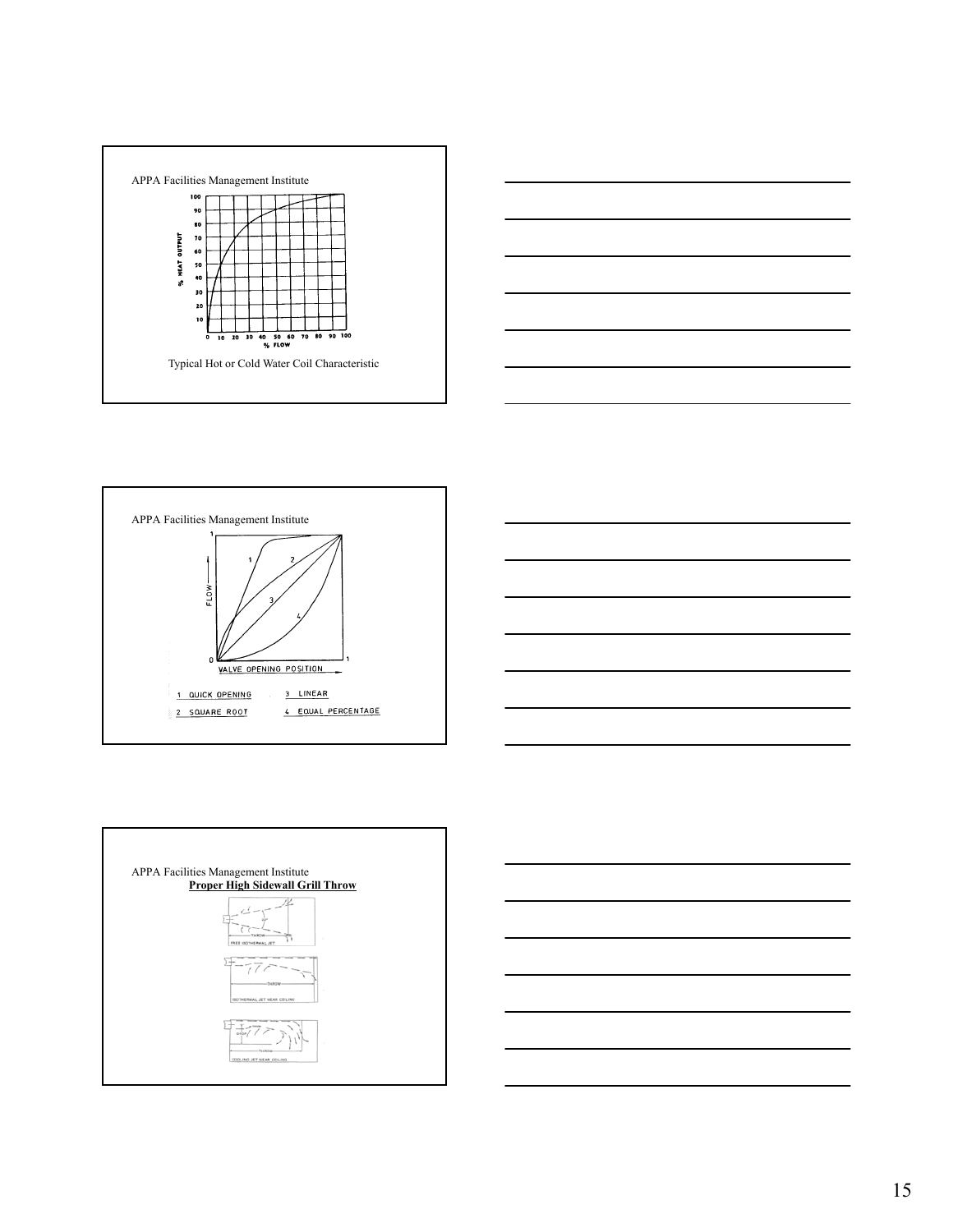| Air Diffuser Performance Index (ADPI)                                                   |             |             | APPA Facilities Management Institute |                                                    |                                               |        |
|-----------------------------------------------------------------------------------------|-------------|-------------|--------------------------------------|----------------------------------------------------|-----------------------------------------------|--------|
| AIR DISTRIBUTION - SMOKE PATTERNS<br>HIGH SIDEWALL GRILLE<br>ROOM LOAD = 20 BTUH / SQFT |             |             | 24 X 6 IN.                           |                                                    |                                               |        |
|                                                                                         | <b>CITM</b> | <b>AGPS</b> | v > 70<br><b><i>BRAFTY</i></b>       | $A T = -8$<br>$-1 - 1$<br><b>STAGINANT</b><br>COLB | A T < 5<br>$= 10$<br><b>STAGNANT</b><br>80.05 |        |
|                                                                                         | 0.8         | $^{44}$     | $\overline{\phantom{a}}$             | ٠                                                  | m.                                            | ×      |
|                                                                                         | 1, 0        | 74          | ٠                                    | 16                                                 | $\cdots$                                      | ×<br>× |
|                                                                                         | 3.0         | $\cdots$    | $\ddot{\phantom{a}}$                 | ٠                                                  | $\cdots$                                      | ×      |
|                                                                                         | 8.0         | $T=$        | 64                                   | ×                                                  | ٠                                             | ×      |
|                                                                                         | $60 - 100$  | ×.          | <b>HT</b>                            | ٠                                                  | ٠                                             | ×      |









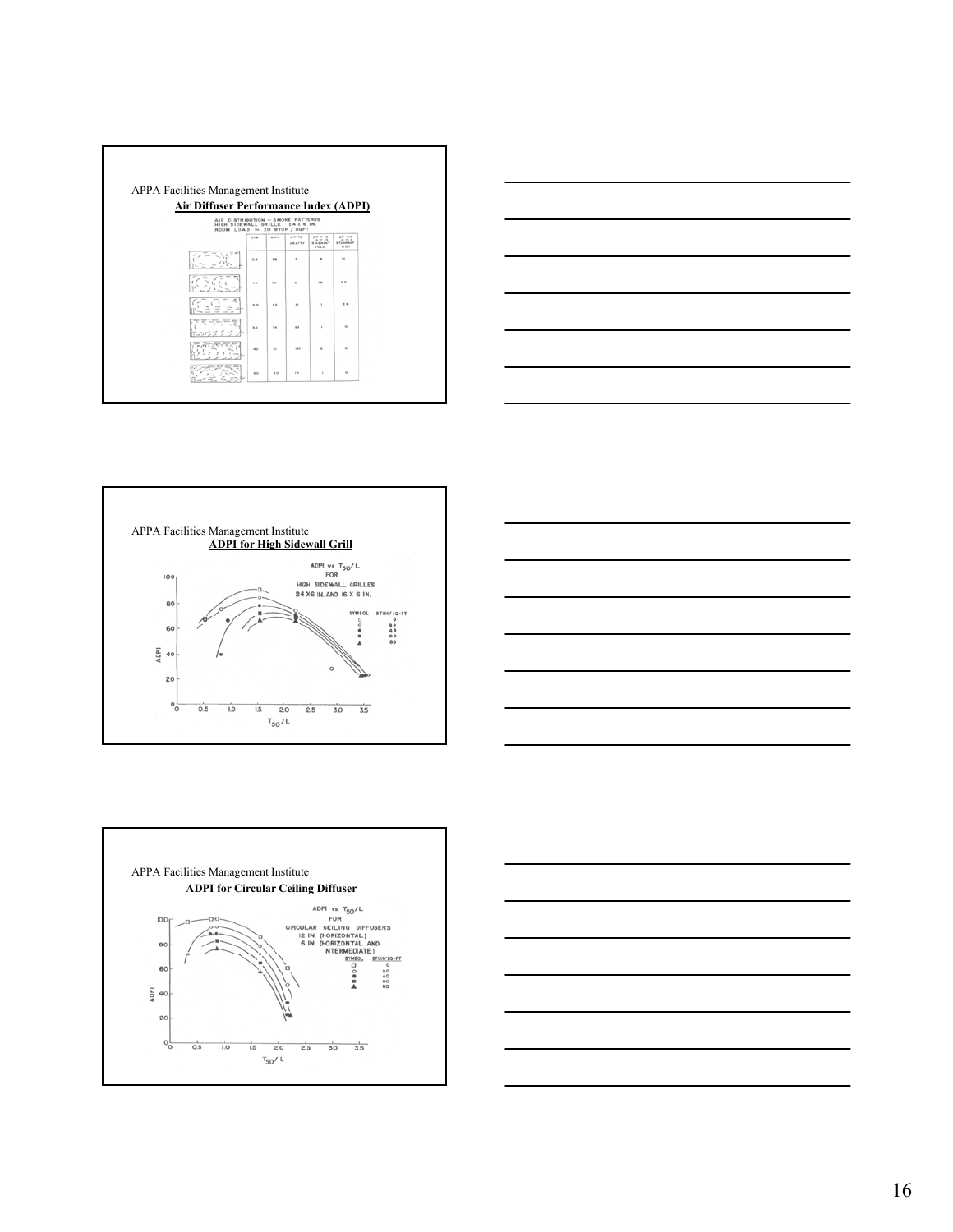









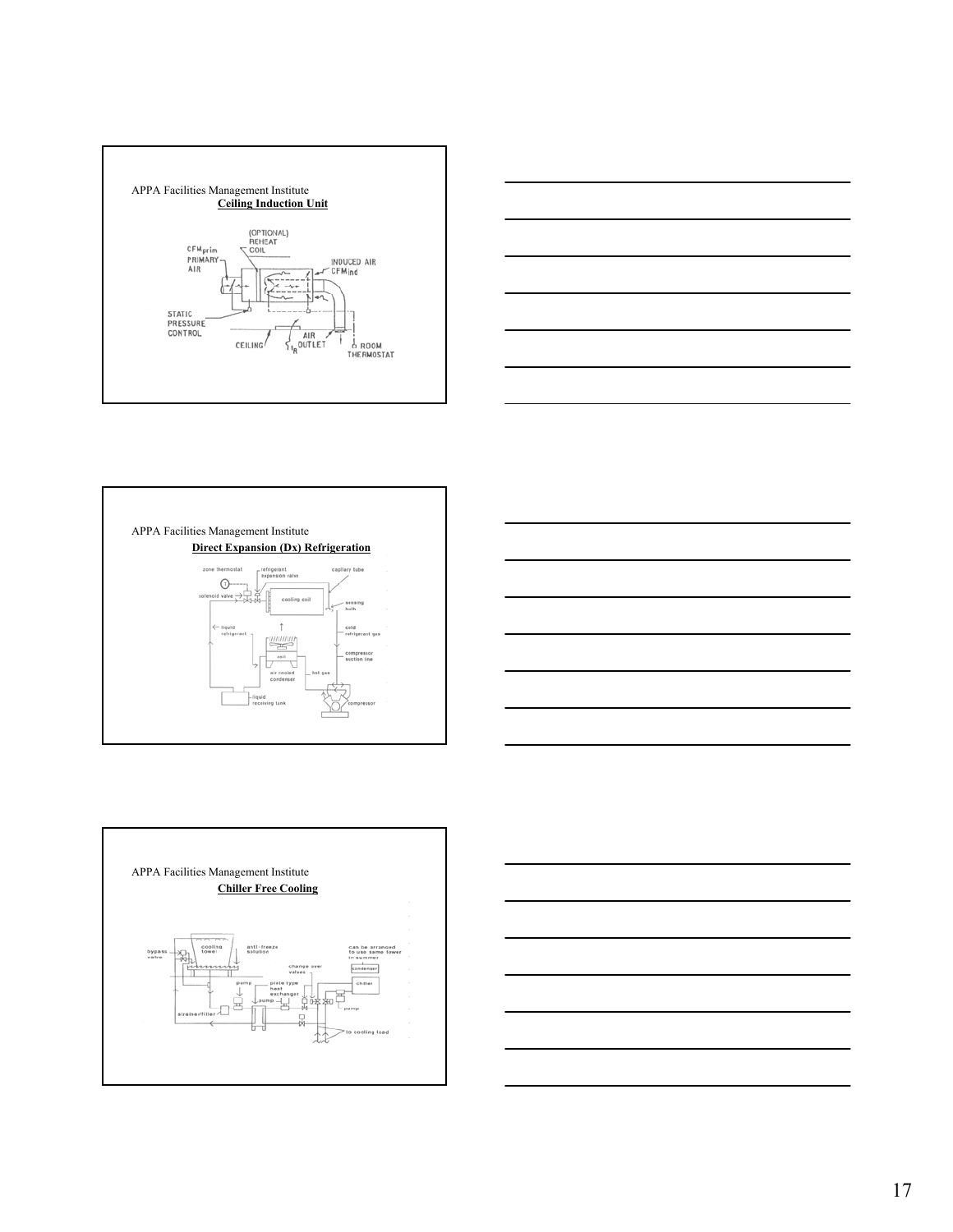







| <b>APPA Facilities Management Institute</b><br>• $CFC11 - 1.0$<br>• $CEC12 - 1.0$ | <b>Ozone Depletion Values</b>                                |
|-----------------------------------------------------------------------------------|--------------------------------------------------------------|
| • CFC113 – 0.8<br>• CFC114 $-1.0$<br>• CFC115 – 0.6                               | • HCFC22 $-0.05$<br>• HCFC123 – 0.02<br>• HCFC $-134a - 0.0$ |
| • Halon $1211 - 3.0$<br>• Halon $1301 - 10.0$                                     |                                                              |